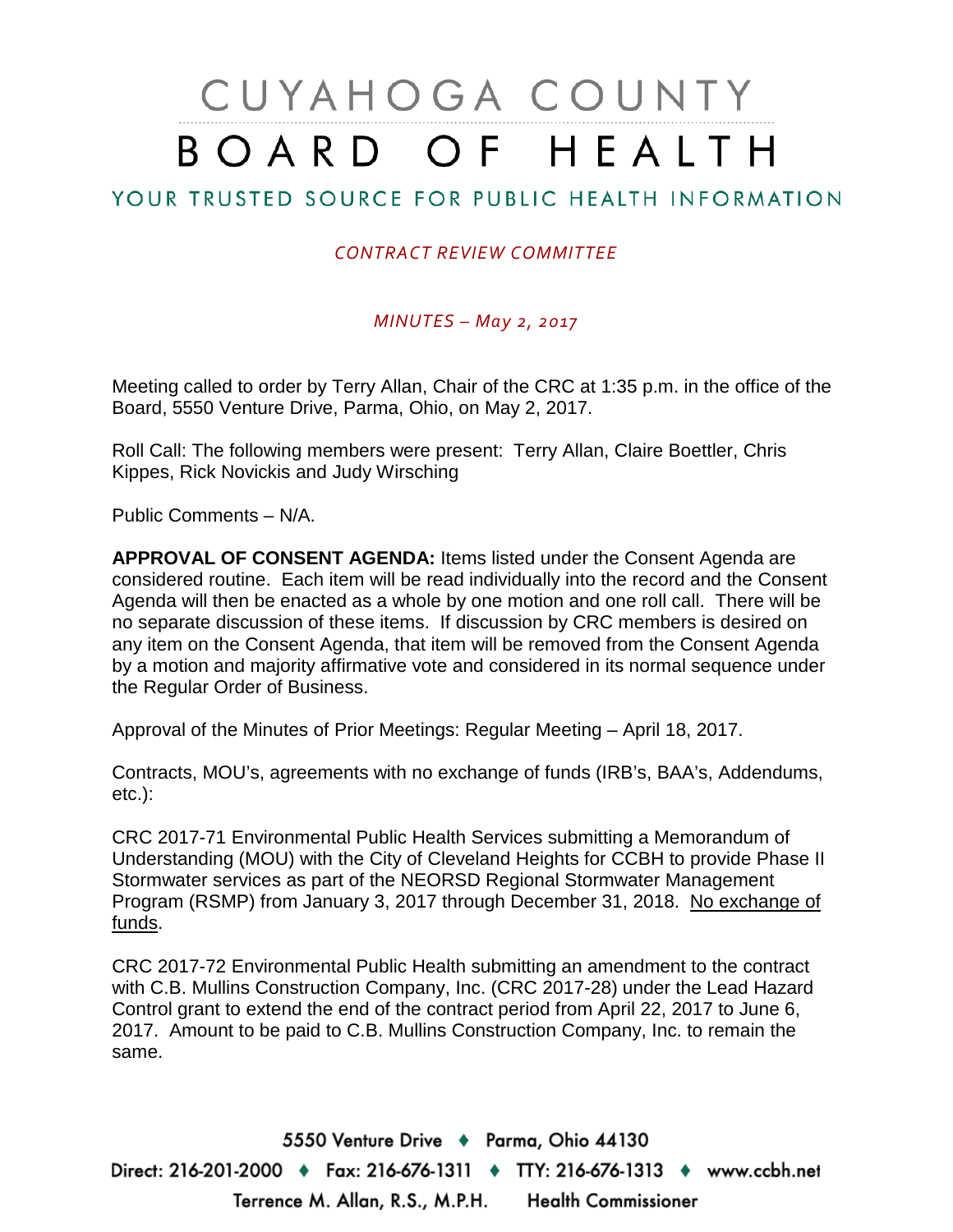CRC 2017-73 Environmental Public Health submitting an amendment to the contract with C.B. Mullins Construction Company, Inc. (CRC 2016-76) under the Lead Hazard Control grant to extend the end of the contract period from April 22, 2017 to June 9, 2017. Amount to be paid to C.B. Mullins Construction Company, Inc. to remain the same.

CRC 2017-74 Prevention and Wellness Services submitting contracts with the Ohio Department of Health (ODH) for the following CCBH Family Planning clinic sites under their STD Prevention Program to provide STD testing and treatment from July 1, 2017 through June 30, 2018. No exchange of funds.

Cuyahoga County Board of Health Clinic Warrensville Heights Satellite Clinic

CRC 2017-75 Administration Services submitting a Public Health Experience Agreement with Kent State University to provide public health experience for students from May 1, 2017 through March 1, 2019. No exchange of funds.

It was moved by Judy Wirsching, seconded by Claire Boettler, that the consent agenda, including the minutes of the April 18, 2017 Regular CRC meeting be approved.

The Secretary called the roll:

Ayes: Terry Allan, Claire Boettler, Chris Kippes, Rick Novickis and Judy Wirsching

#### **CONTRACTS AND AWARDS:**

Tabled Items

CRC 2017-41 HIP-Cuyahoga - Evaluation Services RFQ# 12/16/2016 RFQ# 2017-04 (re-issue)

HIP-Cuyahoga - Evaluation Services Bid Opening presented by: Chris Kippes

It was moved by Claire Boettler, seconded by Terry Allan that the following quote (CRC 2017-41) for HIP-Cuyahoga - Evaluation services be accepted as the lowest and best, and a contract be awarded to Measurement Resource Company in the amount of \$19,937.52 (ref. enclosed).

The Secretary called the roll:

Ayes: Terry Allan, Claire Boettler, Chris Kippes, Rick Novickis and Judy Wirsching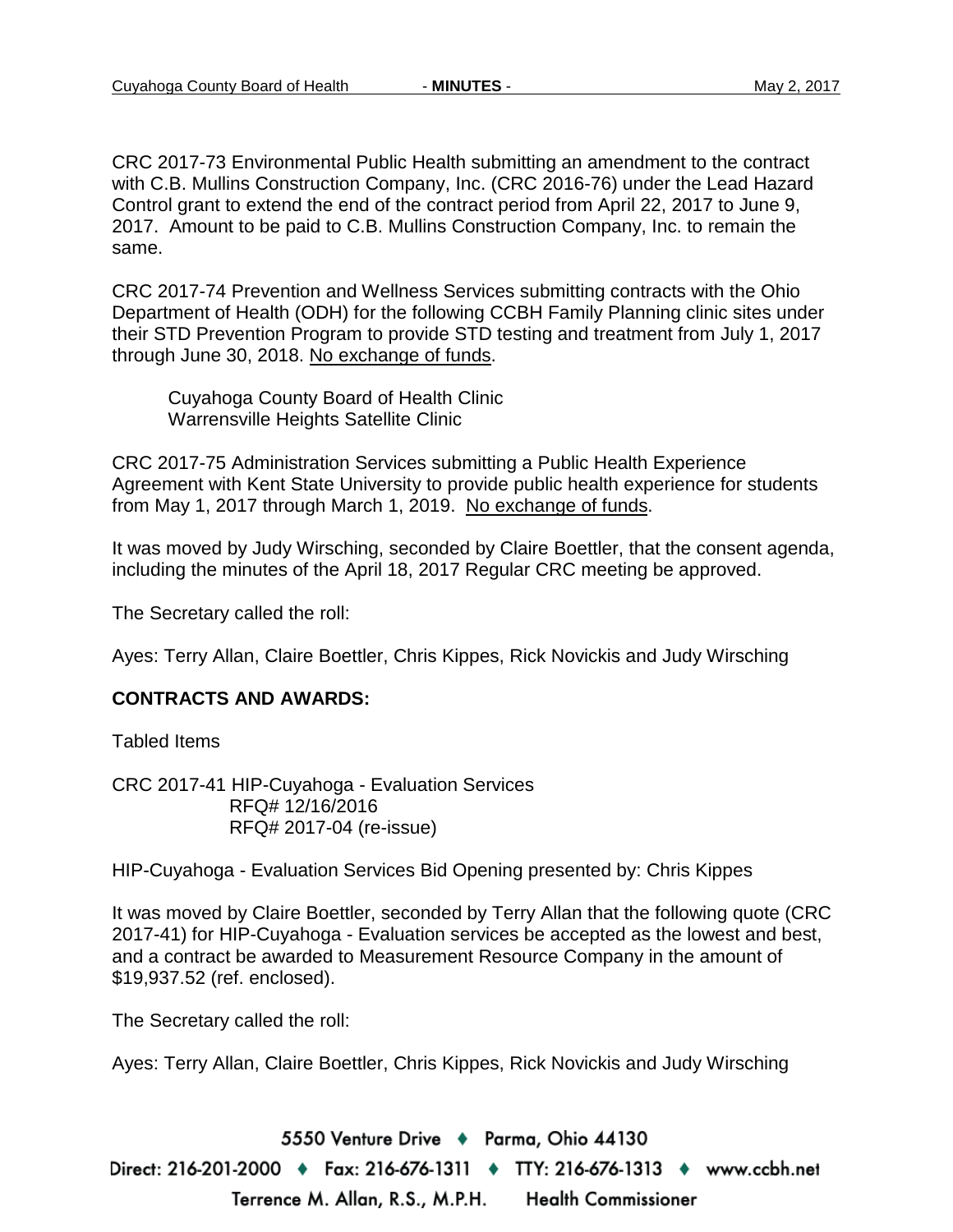New Items For Review

Bid/Quote Openings ≥ \$25,000.00

None

Bid/Quote Openings < \$25,000.00

Lead program Bid Opening presented by: Stephanie McConoughey

It was moved by Rick Novickis, seconded by Chris Kippes that the following quote (CRC 2017-76) for 19770 Delaware Dr., Euclid, Ohio 44117 be accepted as the lowest and best, and a contract be awarded to MCM Home Services in the amount of \$12,500.00 (ref. enclosed).

The Secretary called the roll:

Ayes: Terry Allan, Claire Boettler, Chris Kippes, Rick Novickis and Judy Wirsching

Two identical quotes that were the lowest and best were received for the property at 3586 Hildana Up & Down, Shaker Heights, Ohio 44120 (CRC 2017-77). The quotes received for this property were reviewed through the routine process of the Committee and the Committee Members were asked to witness a coin toss between the two lowest bidding Contractors in order to award a contract. The CFO, Judy Wirsching, verified that the coin was two-sided, one heads and one tails. Heads was assigned to American Builders & Applicators; Tails was assigned to BDL General Contracting. The Chair of the CRC, Terry Allan, flipped the coin and the Committee verified that it landed on Tails. The Committee moved to award a contract to BDL General Contracting for \$18,600.00.

It was moved by Judy Wirsching, seconded by Claire Boettler that the following quote (CRC 2017-77) for 3586 Hildana Up & Down, Shaker Heights, Ohio 44120 be accepted as the lowest and best, and a contract be awarded to BDL General Contracting in the amount of \$18,600.00 (ref. enclosed).

The Secretary called the roll:

Ayes: Terry Allan, Claire Boettler, Chris Kippes, Rick Novickis and Judy Wirsching

It was moved by Chris Kippes, seconded by Rick Novickis that the following quote (CRC 2017-78) for 1994-96 Hayden Ave., East Cleveland, Ohio 44112 be accepted as the lowest and best, and a contract be awarded to Paragon CMS in the amount of \$15,556.00 (ref. enclosed).

The Secretary called the roll: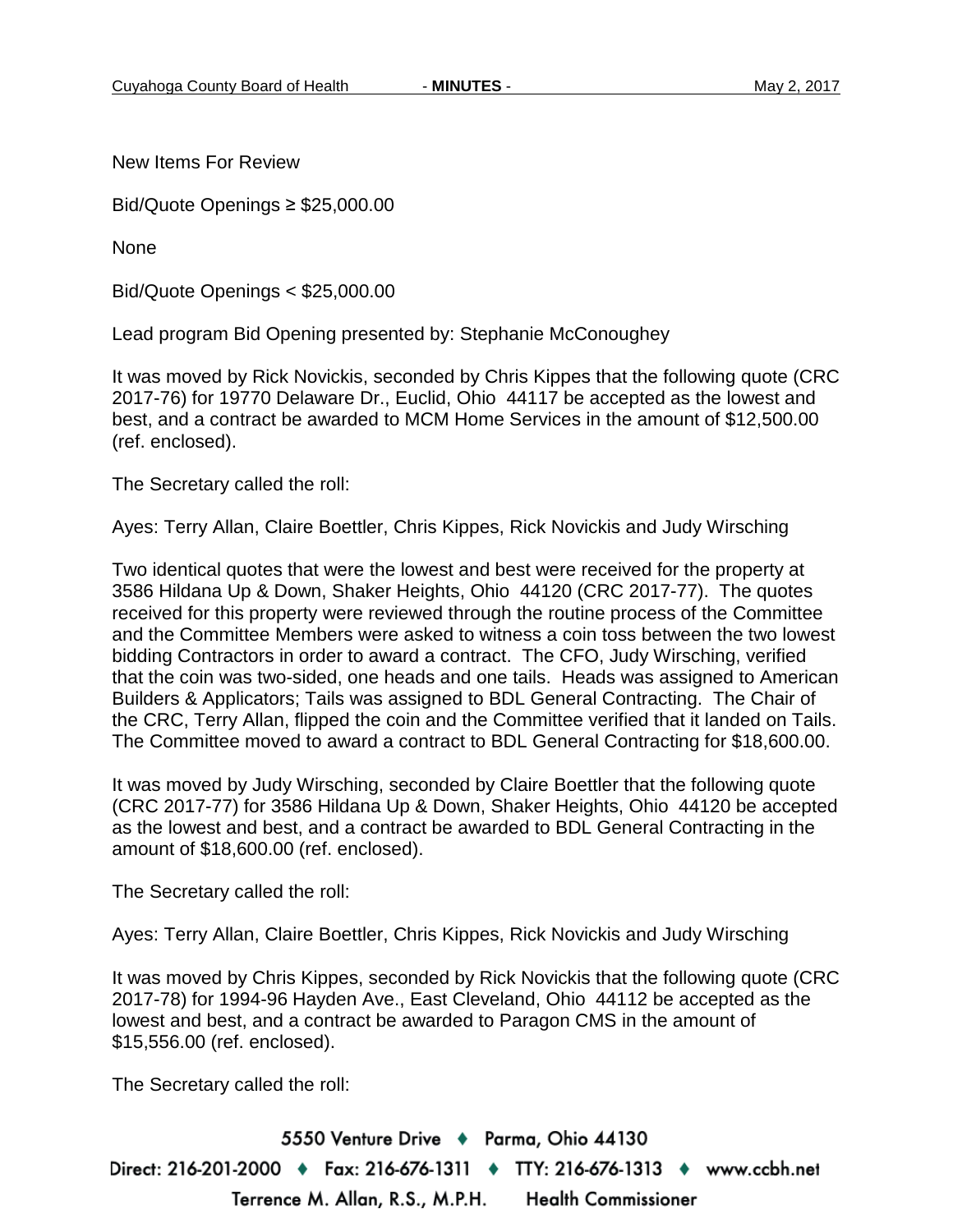Ayes: Terry Allan, Claire Boettler, Chris Kippes, Rick Novickis and Judy Wirsching

It was moved by Claire Boettler, seconded by Terry Allan that the following quote (CRC 2017-79) for 2073 Robin St. Units 1,2,3,4, Lakewood, Ohio 44107 be accepted as the lowest and best, and a contract be awarded to BDL General Contracting in the amount of \$22,075.00 (ref. enclosed).

The Secretary called the roll:

Ayes: Terry Allan, Claire Boettler, Chris Kippes, Rick Novickis and Judy Wirsching It was moved by Rick Novickis, seconded by Judy Wirsching that the following quote (CRC 2017-80) for 1838 Farmington, East Cleveland, Ohio 44112 be accepted as the lowest and best, and a contract be awarded to Allenbey Construction Company, LLC in the amount of \$21,760.00 (ref. enclosed).

The Secretary called the roll:

Ayes: Terry Allan, Claire Boettler, Chris Kippes, Rick Novickis and Judy Wirsching

Expenditures: Contracts up to \$25,000.00

It was moved by Claire Boettler, seconded by Rick Novickis that the addendum (CRC 2017-81) to the contract City of Shaker Heights (CRC 2016-41) under the 2016/2017 Public Health Emergency Preparedness (PHEP) grant to increase the amount to be paid to the City of Shaker Heights from \$11,855.00 to \$14,826.00 and increase the inkind match requirement from \$913.00 to \$1,142.00 be approved.

Presented by: Chris Kippes

Purpose: To collaborate with CCBH and CDPH to assure that the deliverables of the 2016/2017 Public Health Emergency Preparedness (PHEP) grant are met.

Funding Source: 100% reimbursable through the FY2017 PHEP grant.

The Secretary called the roll:

Ayes: Terry Allan, Claire Boettler, Chris Kippes, Rick Novickis and Judy Wirsching

It was moved by Terry Allan, seconded by Chris Kippes that the addendum (CRC 2017- 82) to the contract with Family Planning Association of Northeast Ohio (Resolution 2016-94) under the 2016/2017 Personal Responsibility Education Program (PREP) grant to change the end of the contract period from July 31, 2017 to April 30, 2017 and decrease the amount to be paid to Family Planning Association of Northeast Ohio from \$17,000.00 to \$9,180.00 be approved.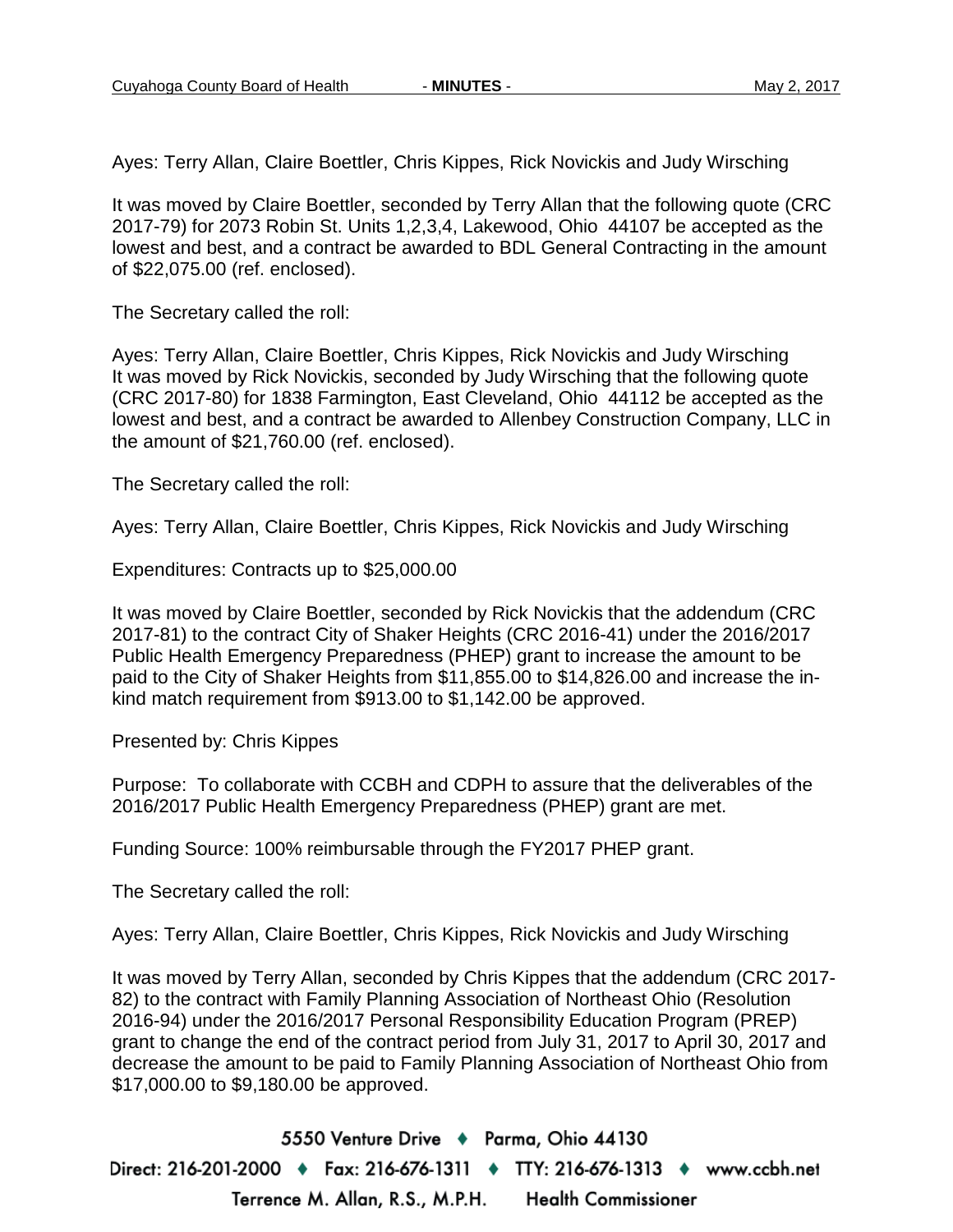Presented by: Brandy Eaton

Purpose: To reallocate funds in order to meet grant deliverables.

Funding Source: 100% reimbursable through the FY2017 PREP grant.

The Secretary called the roll:

Ayes: Terry Allan, Claire Boettler, Chris Kippes, Rick Novickis and Judy Wirsching

Revenue Generating Agreements up to \$25,000.00

None

**Contract Rescissions** 

None

**Other Business** 

None

Public Comment - N/A

Thereupon, it was moved by Chris Kippes, seconded by Judy Wirsching, that the following Motion be adopted:

BE IT RESOLVED that the meeting be adjourned at 1:59 p.m.

The Secretary called the roll:

Ayes: Terry Allan, Claire Boettler, Chris Kippes, Rick Novickis and Judy Wirsching

**Committee Chair** 

Clerk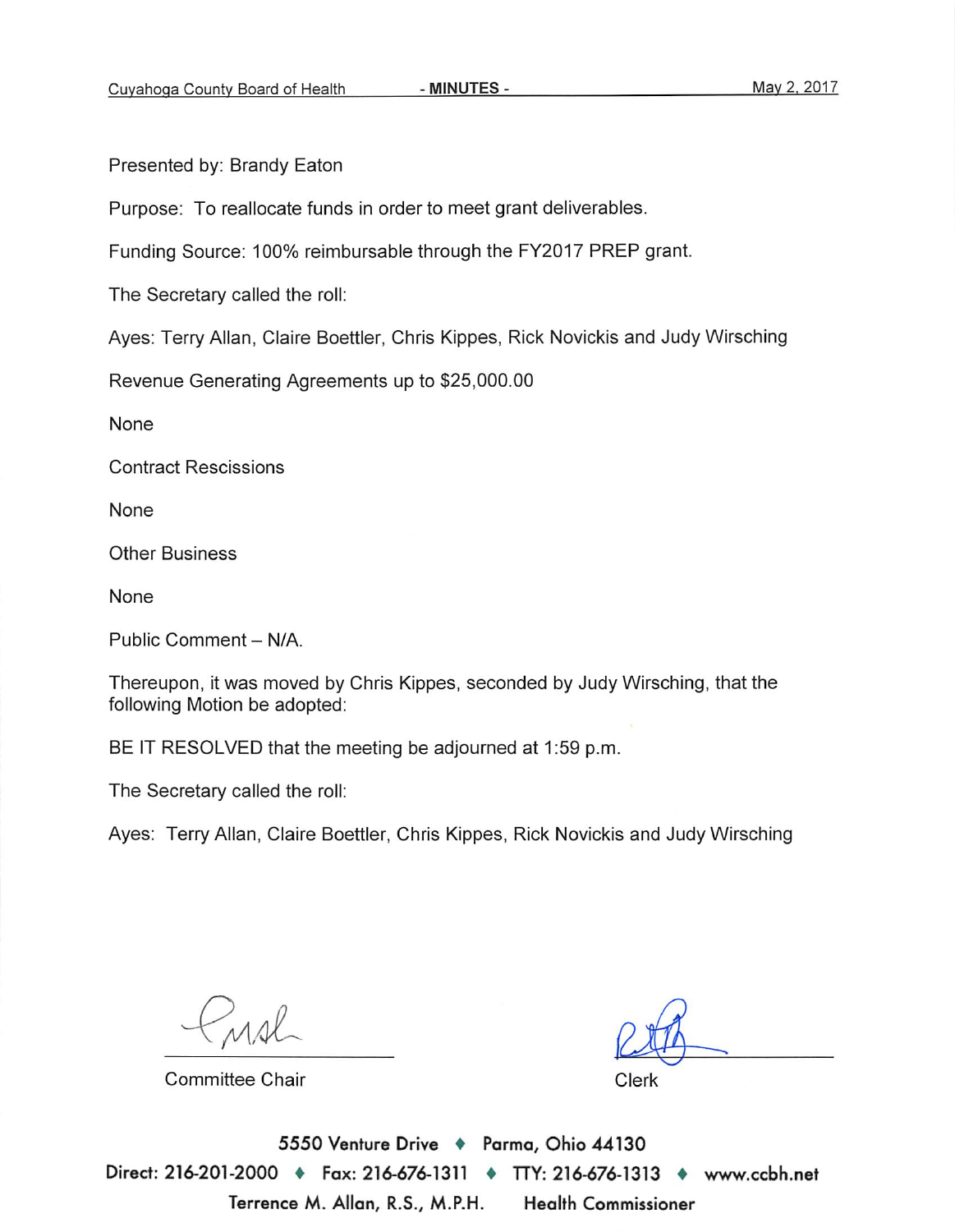## **RFQ RESULTS**

**Program:** Health Improvement Partnership-Cuyahoga (HIP-Cuyahoga)<br> **Title:** Evaluation Services **Title:** Evaluation Services<br>RFQ No: 2017-04 (formerly 12 2017-04 (formerly 12-16-16)<br>2017-41 **CRC No:** 

**The following quotes were received and opened on:** 

| <b>NAME OF CONTRACTOR</b>                         | <b>RECEIVED</b> | <b>QUOTE</b> |
|---------------------------------------------------|-----------------|--------------|
| Measurement Resources Company (& Dr. Jason Reece) | 4-7-17 9:05am   | \$19,937.52  |
| Conduent/Healthy Communities Institute            | 4-7-17 3:56pm   | \$20,000.00  |
|                                                   |                 |              |
|                                                   |                 |              |
|                                                   |                 |              |
|                                                   |                 |              |
|                                                   |                 |              |
|                                                   |                 |              |
|                                                   |                 |              |
|                                                   |                 |              |

#### **Recommended award: Measurement Resources Company**

#### **Brief Justification:**

Five members of the HIP-Cuyahoga Shared Measurement and Evaluation (SME) Workgroup scored the proposals. Results were shared with the entire SME workgroup. SME workgroup members (via a voting process) recommended moving forward with MRC. The MRC proposal represents the lowest and best proposal based on the scoring.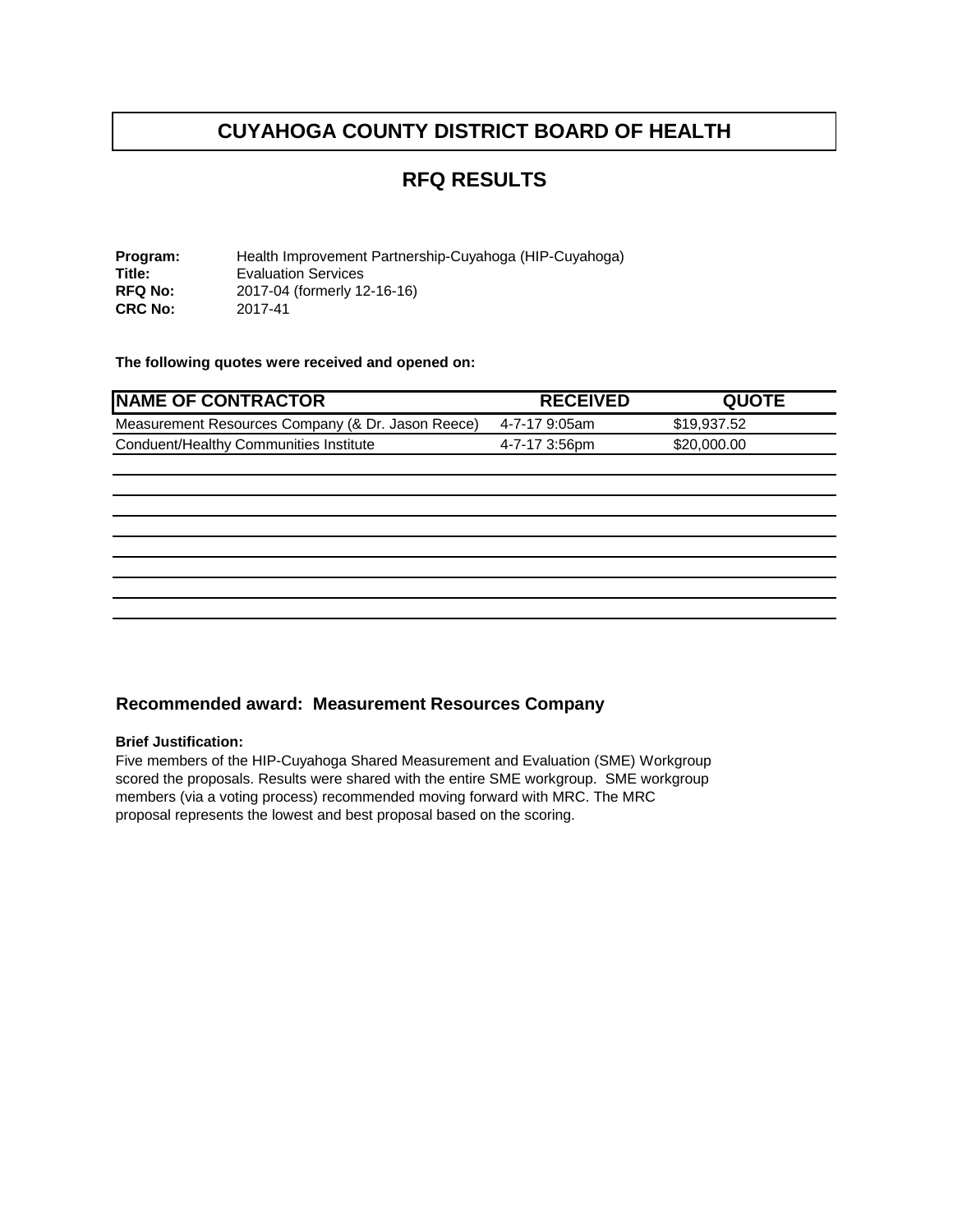#### **QUOTE RESULTS**

#### **Project Address**

| Name:          | Narsina G. Jones                   |
|----------------|------------------------------------|
| Address:       | 19770 Delaware Dr.                 |
|                | City, State, Zip: Euclid, OH 44117 |
| <b>CRC No:</b> | CRC 2017-76                        |

**The following quotes were received and opened:**

| <b>NAME OF CONTRACTOR</b>       | <b>QUOTE</b> |
|---------------------------------|--------------|
| Allenbey                        | \$13,730.00  |
| American Builders & Applicators | \$16,550.00  |
| <b>Green Home Solutions</b>     | \$13,690.00  |
| <b>MCM</b>                      | \$12,500.00  |
| <b>Mullins</b>                  | \$15,500.00  |
| Paragon                         | \$14,926.00  |
|                                 |              |

**ESTIMATE:** \$14,050.00

**Recommended award: MCM Home Services**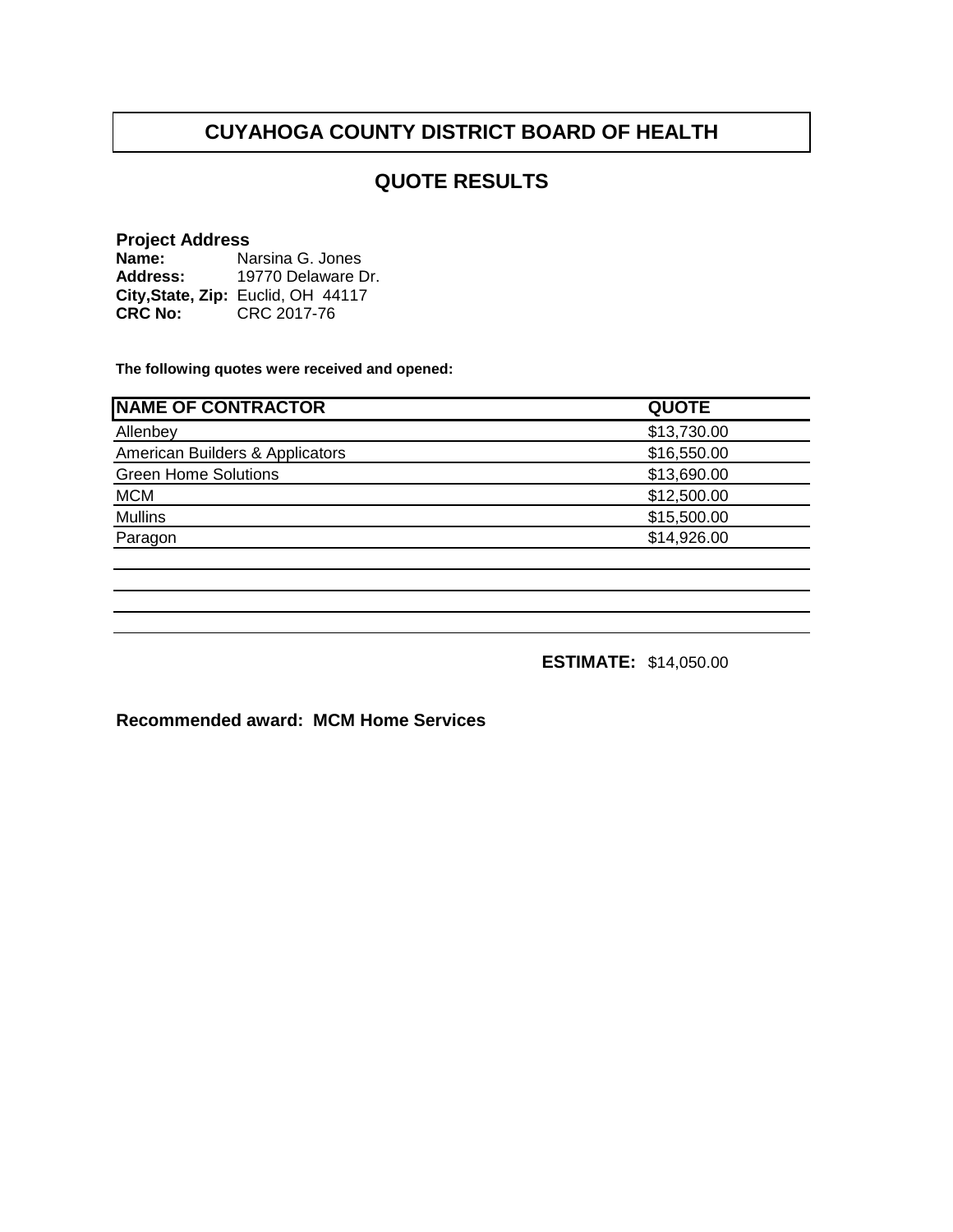#### **QUOTE RESULTS**

#### **Project Address**

**Name: Address: City,State, Zip:** Shaker Hts., OH 44120**CRC No:** CRC 2017-77 Stanley McKee 3586 Hildana Up & Dn

**The following quotes were received and opened:**

| <b>QUOTE</b> |
|--------------|
| \$18,600.00  |
| \$23,450.00  |
| \$24,950.00  |
| \$18,600.00  |
| \$22,800.00  |
| \$22,295.00  |
| \$25,450.00  |
|              |

**ESTIMATE:** \$23,650.00

#### **Recommended award: BDL General Contracting**

**Notes:** American Builders & Applicators and BDL General Contracting were notified by CCBH Program staff that there quotes for this property were for the same dollar amount. Both Contractors were asked if they wanted to still be considered for the job or withdraw their bid on the property due current work volume. Both Contractors indicated that they wanted their bid considered. CCBH informed both Contractors that the bid for the property would be selected by coin toss during the CRC meeting on May 2, 2017. The Contractors were informed that they could choose to be present during the meeting to witness the coin toss if so desired. Both Contractors agreed to the coin toss and stated that they did not care to be present for the meeting.

At the CRC meeting, the quotes received for this property were reviewed and the Committee was asked to witness a coin toss between the two lowest bidding Contractors in order to award a contract. The CFO, Judy Wirsching, verified that the coin was two-sided, one heads and one tails. Heads was assigned to American Builders & Applicators, Tails was assigned to BDL General Contracting. The Chair of the CRC, Terry Allan, flipped the coin and the Committee verified that it landed on Tails. The Committee moved to award a contract to BDL General Contracting for \$18,600.00.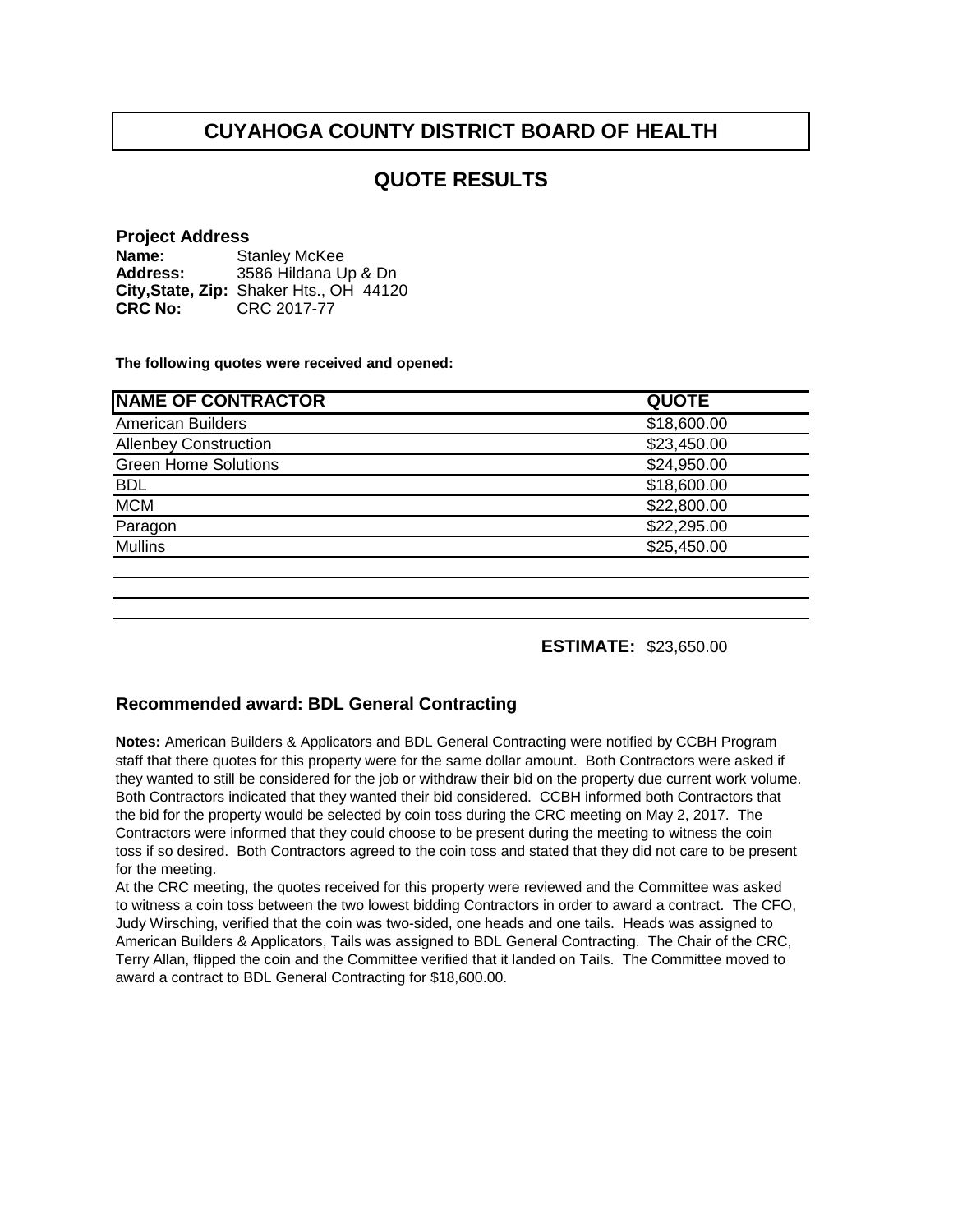# **QUOTE RESULTS**

#### **Project Address**

**Name: Address: City,State, Zip: CRC No:** CRC 2017-78 Ronald Lovelace 1994-1996 Hayden Ave. East Cleveland, OH 44112

**The following quotes were received and opened:**

| <b>QUOTE</b> |
|--------------|
| \$18,675     |
| \$15,675     |
| \$20,650     |
| \$16,900     |
| \$18,975     |
| \$15,556     |
|              |

**ESTIMATE:** \$19,275.00

**Recommended award: Paragon CMS**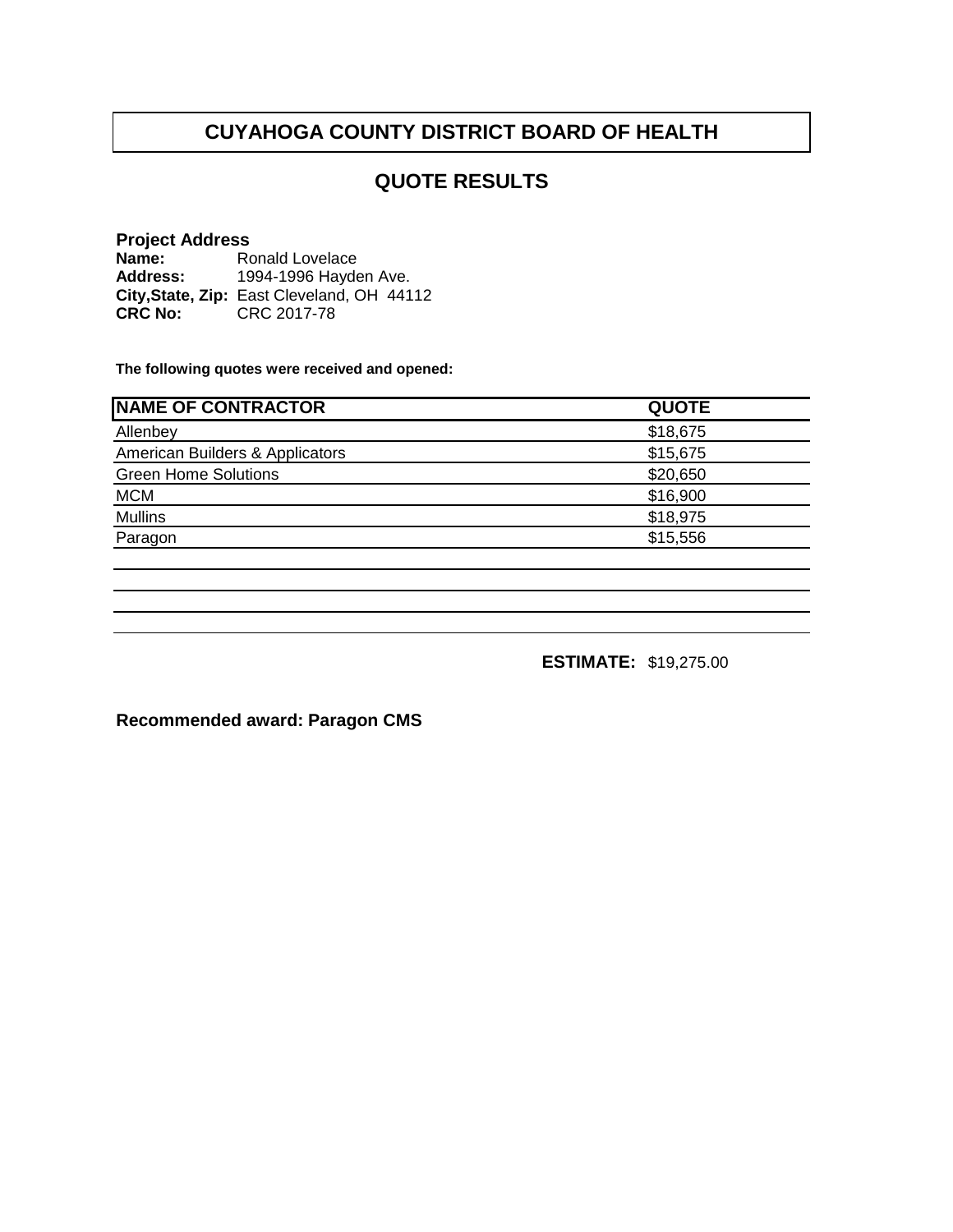# **QUOTE RESULTS**

#### **Project Address Name: Address: City,State, Zip: CRC No:** CRC 2017-79 Ben Boyd 2073 Robin St., Units 1, 2, 3, 4 Lakewood, OH 44107

**The following quotes were received and opened:**

| <b>NAME OF CONTRACTOR</b>       | <b>QUOTE</b> |
|---------------------------------|--------------|
| Allenbey                        | \$24,910.00  |
| American Builders & Applicators | \$23,600.00  |
| <b>BDL</b>                      | \$22,075.00  |
| <b>Green Home Solutions</b>     | \$27,000.00  |
| <b>MCM</b>                      | \$24,575.00  |
| <b>Mullins</b>                  | \$28,200.00  |
| Paragon                         | \$23,585.00  |
|                                 |              |

**ESTIMATE:** \$24,971.00

**Recommended award: BDL General Contracting**